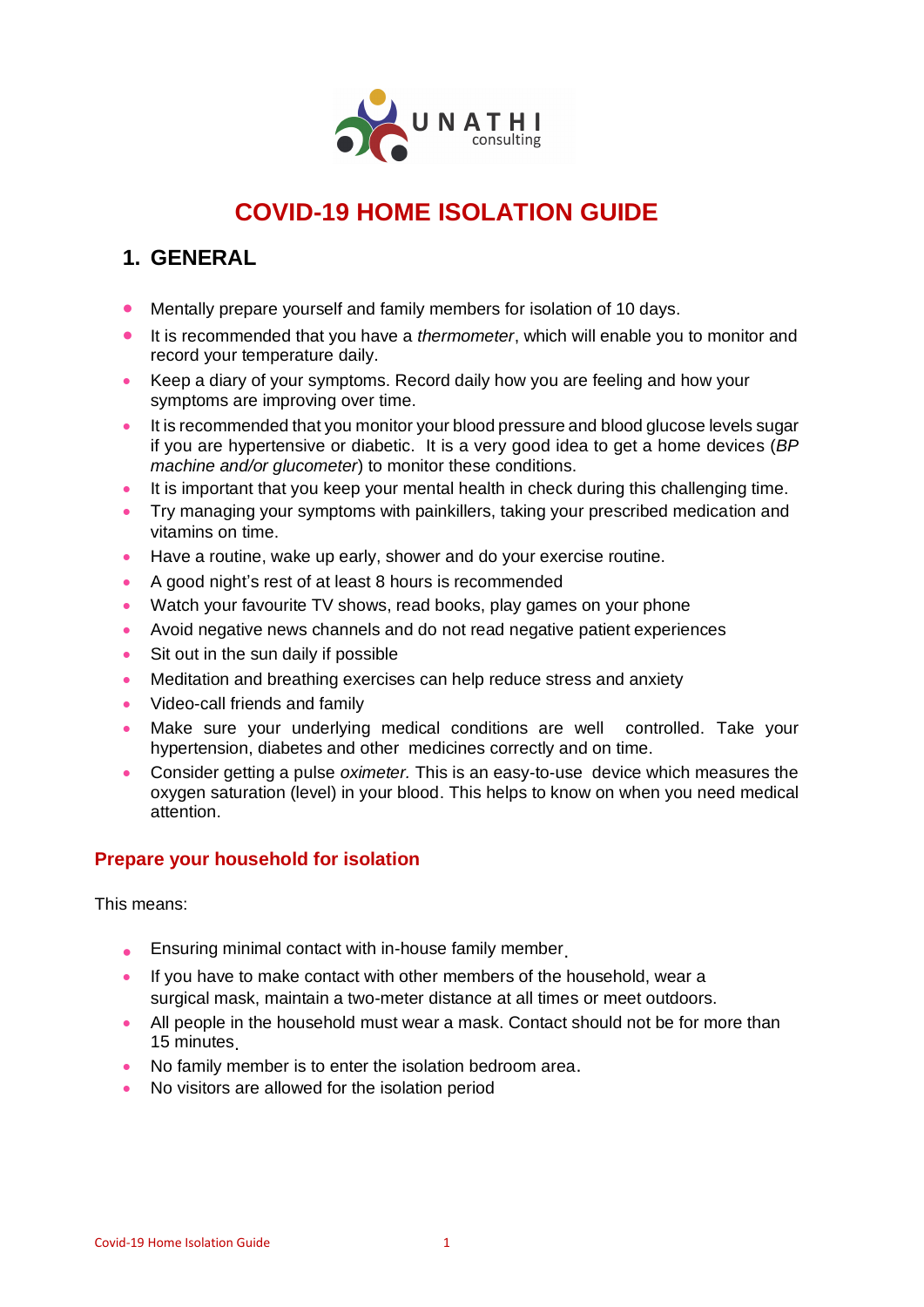#### **Bathroom**

Preferably isolate in a room with a bathroom. If sharing a bathroom, ensure that:

- A mask and visor/shield is used
- The toilet seat and handwash basin are sanitised with an alcohol based sanitiser, bleach or soap and water before and after use
- Close the toilet seat before flushing
- Keep personal toiletries separately and do not use unnecessary items for the isolation period.
- Sanitise all the items as you touch e.g. door handles, light switches, flush handle, toiletries, etc.

#### **Bedroom**

Ensure that family members are aware of the isolation protocol and no other family members enter the designated isolation room.

- Keep only the essential cosmetics out on the counter
- Take out 3-4 sets of essential clothing from the cupboard, only use these clothes for the isolation period. In this way, you are preventing contamination of the other items in the cupboard
- All vitamins and medication should also be with you in the isolation room. This prevents contact with others in the house
- Keep 2 buckets in the room, one for refuse (with plastic bag in bucket) and another for laundry (with pillowcase in bucket)
- The laundry should either be handwashed by yourself with hot water and soap/detergent in the bathroom. Alternatively carefully place clothes in a pillowcase, tie the pillowcase and wash in a washing machine with hot water. Person handling laundry needs to wash hands with soap and water before and after handling the laundry
- Use one plastic bag in the bedroom for refuse, tie the bag carefully place in another (second) plastic bag in the bucket outside the room. The double bagged refuse should be discarded in the main dustbin

#### **Meals and Utensils**

- Preferably use disposable cutlery and plates for the duration of the isolation period
- Alternatively, keep a dish of hot water and soap in the room. Place dirty dishes in the water and allow to soak before thoroughly washing with soap and water.
- Use the same dishes and utensils for the isolation period and do not share with other family members
- Remember to maintain a healthy diet with a balanced portion of fruits and vegetables. This will boost your immune system to fight off the virus
- Keep hydrated by drinking 6-8 cups of water a day.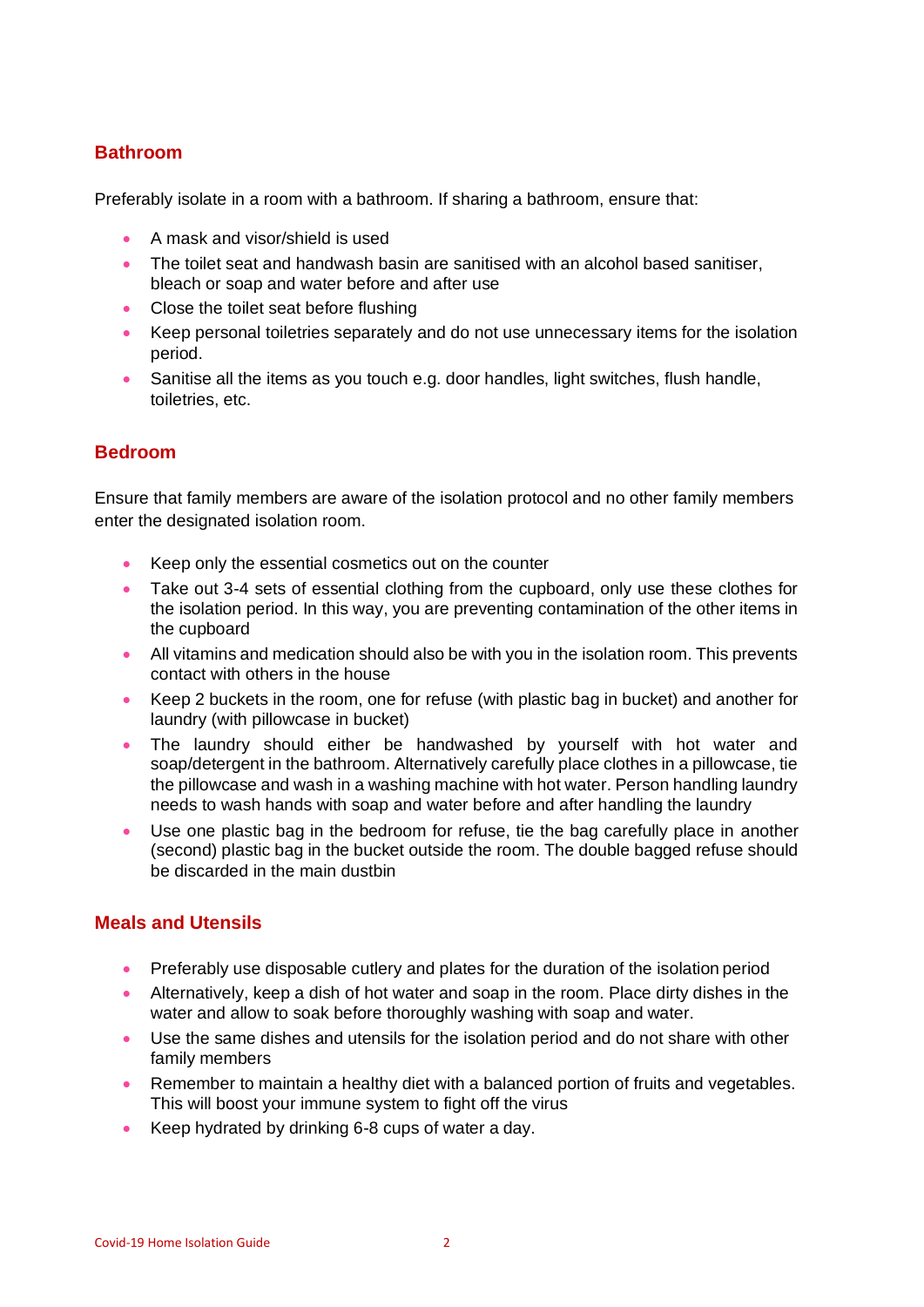## **2. "EXERCISE IS MEDICINE"**

| <b>Lung Health Tips</b>                                                                                                                                                                                                                                                               |  | <b>Cardiovascular Health Tips</b>                                                                                                                      |  |
|---------------------------------------------------------------------------------------------------------------------------------------------------------------------------------------------------------------------------------------------------------------------------------------|--|--------------------------------------------------------------------------------------------------------------------------------------------------------|--|
| Deep breathing: Sit up over the<br>edge of the bed/ chair, maintaining<br>an upright posture. Lift both your<br>hands up, taking a deep breath in.<br>As you exhale, lower your hands.<br>Repeat five times (5) per day.                                                              |  | Foot pumps: Do 10 foot<br>pumps every 2 hours                                                                                                          |  |
| Deep breathing: Place your<br>hands on your diaphragm (just<br>below your rib cage). Take a<br>deep breath in, hold for 5<br>seconds, and<br>breathe<br>out.<br>Repeat this 5 times. Attempt this<br>exercise three (3) times per day.                                                |  | Heel slides - bending and<br>straightening your knees,<br>10 heel slides every 3<br>hours                                                              |  |
| <b>Bottle blowing: Using a straw and</b><br>a bottle filled with 10cm of water.<br>Exhale completely, take a deep<br>breath in and blow through the<br>straw creating bubbles.                                                                                                        |  | Bridging - Bend both<br>your knees and lift your<br>buttock, 10 times at least<br>twice a day                                                          |  |
| <b>Balloon/Glove Blowing: Blow</b><br>balloons at a steady pace to<br>strengthen your lungs. Attempt 5<br>blows, 3 times a day. If you have<br>issued<br>an<br>incentive<br>been<br>spirometer, use this x10 every<br>hour for the first 2 days and<br>thereafter x10, 3 times a day. |  | Marching on the spot -<br>three (3) sets of 1 minute,<br>twice daily                                                                                   |  |
| <b>Steam inhalation: Pour boiled</b><br>water into a deep dish/bowl. Add<br>Karvol drops, camphor, Vicks or<br>eucalyptus oil to the water. Cover<br>your head with a towel. Breathe in<br>the steam to help moisten and<br>open your airways.                                        |  | Walking in the room. Try<br>walking in your isolated<br>area as often as you can<br>but walk continuously for<br>5 minutes at least 3 times<br>per day |  |
| <b>Thoracic stretches:</b> Side stretch<br>sideways to stretch muscles<br>between ribs going on to a full<br>rotation. Do 3 stretches at least 3<br>times per day.                                                                                                                    |  | Sit in the sun or near the<br>window for some fresh air<br>and daily dose of vitamin<br>D for as long as you can.<br>Remember to use<br>sunscreen.     |  |